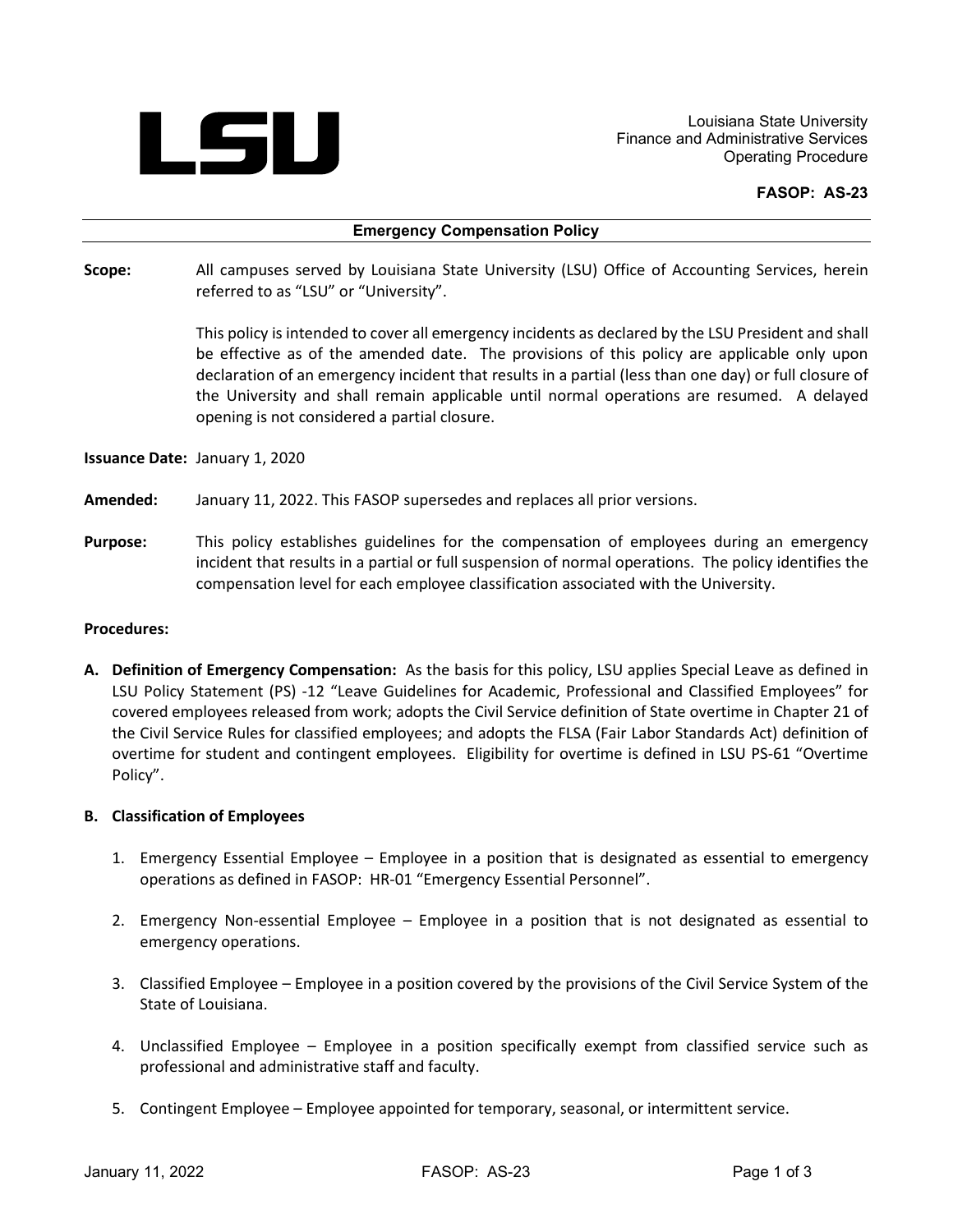- 6. Exempt Employee performing work exempt from the overtime provisions of the FLSA.
- 7. Non-exempt Employee performing work subject to the overtime provisions of the FLSA.
- 8. Student Employee Employee that is an undergraduate, graduate, or high school student enrolled in classes (except during summer periods), in good academic standing and appointed for part-time temporary work.
- 9. Graduate Assistant Employee that is a graduate student enrolled full-time and holds an assistantship.
- 10. Professional Hourly Unclassified employees that are paid on an hourly basis.

## **C. Emergency Compensation Provisions**

- 1. A full campus closure is defined as a suspension of operations that begins as 12:00 AM and continues through 11: 59 PM.
- 2. A partial campus closure (less than a full day) is defined as a suspension or delay of operations that is announced during the workday and results in a partial day closure. Employees are released from duty for the remainder of their shift or instructed not to report to work for shifts scheduled during suspended operations. Essential employees instructed to remain or report to work during suspended operations will be paid state overtime beginning with the time of suspended operations. Hours worked prior to early dismissal or after normal operations resume will be paid at the regular rate of pay.
- 3. For an emergency incident that does not result in a full campus closure (less than a full day), the compensation guidelines provided in this policy will apply only to the employees whose ability to report or remain at work are affected by the incident.
- 4. This policy is intended for situations of short duration as LSU is not in a position to maintain employees on Special Leave indefinitely. Should an emergency incident extend past a reasonable period of time, as determined by the LSU President, in light of circumstances and available resources, Special Leave may no longer be a viable option and another course of action may be implemented.
- 5. Essential employees scheduled to report for shelter in place on the day prior to a full official closure may charge the entire shift to emergency hours worked for the entire shift.
- 6. Employees scheduled to report to work during a full official closure shall enter emergency hours worked for all hours worked in addition to special leave for all regularly scheduled hours. . Shifts that extend beyond 11:59 PM on the day of the full official closure shall receive emergency pay for the entire shift based upon the start time of that shift.
- 7. Employees shall be given time off, without loss of pay or charged to annual, sick, or compensatory leave, when operations are suspended. Classified and Professional Hourly Employees not scheduled to report during suspended operations shall be given special leave. Departments shall maintain emergency response plans and communications as directed by FASOP HR-01, Emergency Essential Personnel. Failure of an essential employee to return or report to work when directed may result in the employee being